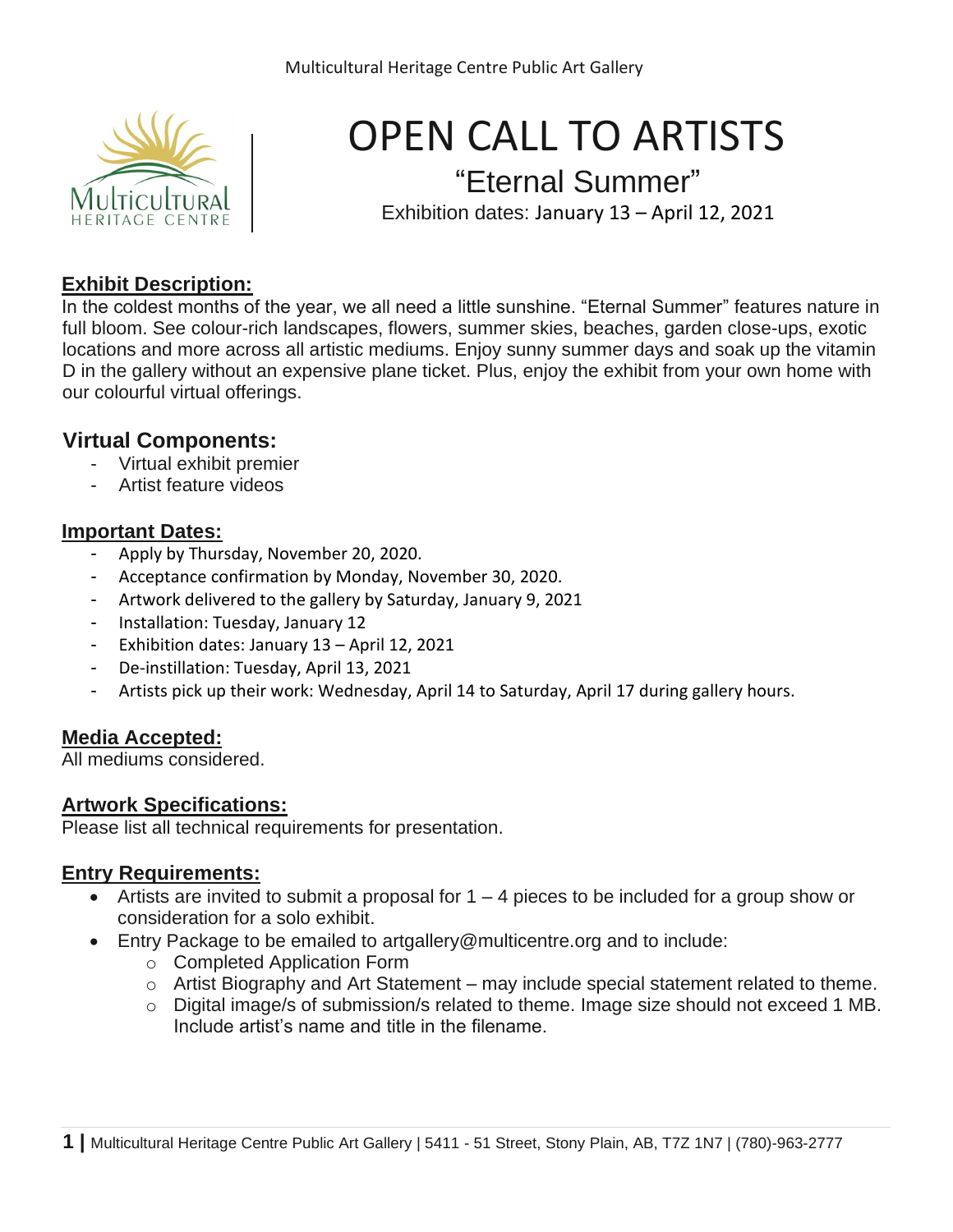

# APPLICATION FORM

"Eternal Summer"

Exhibition dates: January 13 – April 12, 2021

| Name:<br>the contract of the contract of the contract of the contract of the contract of the contract of the contract of |                      |  |
|--------------------------------------------------------------------------------------------------------------------------|----------------------|--|
|                                                                                                                          |                      |  |
| Postal Code:                                                                                                             | <b>Phone Number:</b> |  |

#### **SUBMISSIONS (1 to 4 pieces)**

| Title:  | Title:  |
|---------|---------|
| Medium: | Medium: |
| Size:   | Size:   |
| Price:  | Price:  |
|         |         |
|         |         |
| Title:  | Title:  |
| Medium: | Medium: |
| Size:   | Size:   |
| Price:  | Price:  |

Technical requirements: